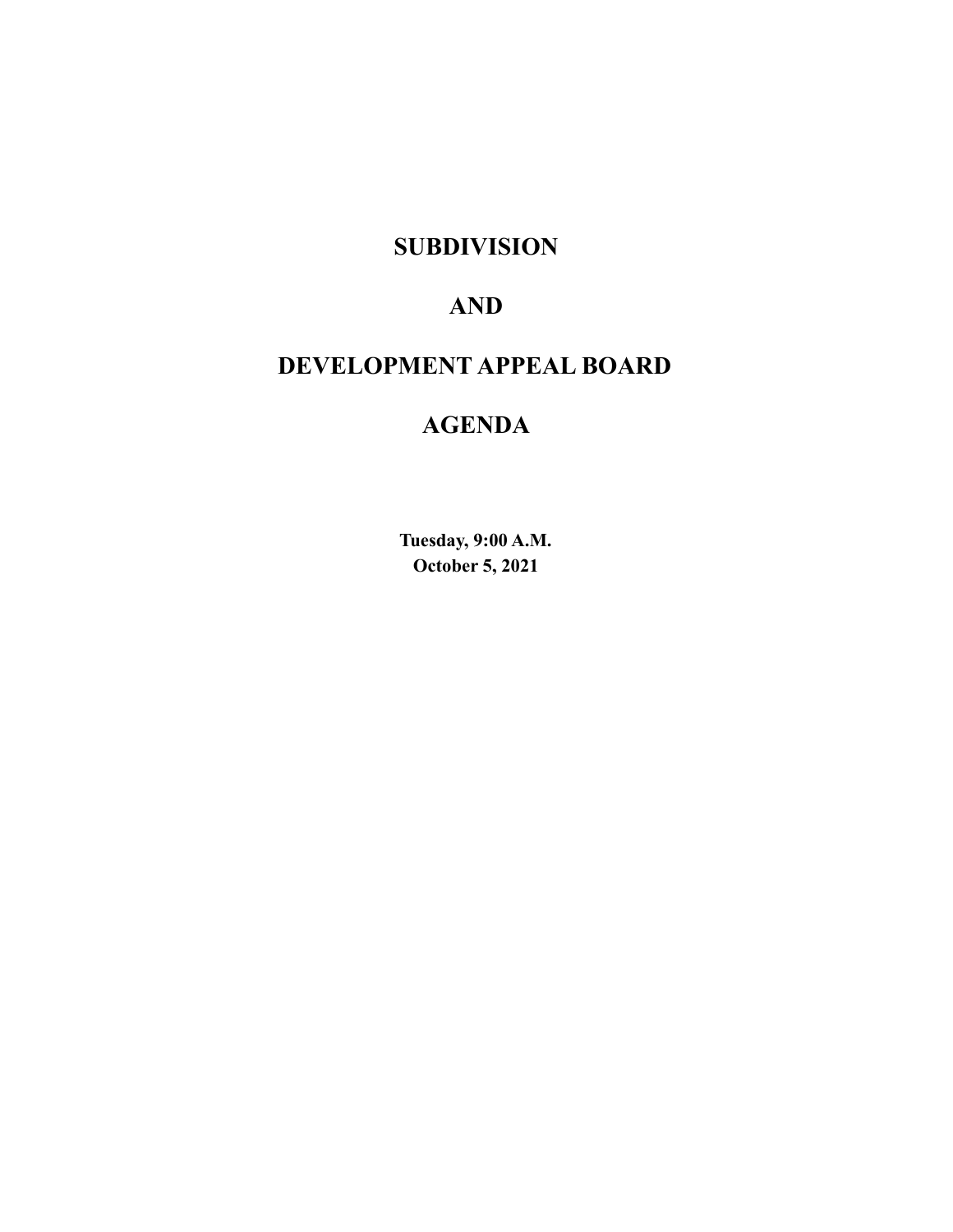|    | NOTE:      |               | Unless otherwise stated, all references to "Section numbers" in this Agenda<br>refer to the authority under the Edmonton Zoning Bylaw 12800.                                                                                                                               |
|----|------------|---------------|----------------------------------------------------------------------------------------------------------------------------------------------------------------------------------------------------------------------------------------------------------------------------|
|    |            |               | 4137 - Whispering River Drive NW<br>Project No.: 391642887-002                                                                                                                                                                                                             |
|    |            |               | To construct exterior alterations to a Single<br>Detached House (reduce window size (84" x 54")<br>on main floor right elevation, add a Garage door<br>to the front attached Garage (facing the street),<br>and construct an additional driveway access (5.6m)<br>x 3.96m) |
| H  | 11:00 A.M. | SDAB-D-21-164 |                                                                                                                                                                                                                                                                            |
|    |            |               | 14808 - Stony Plain Road NW<br>Project No.: 401717125-002                                                                                                                                                                                                                  |
|    |            |               | Change the Use from a General Retail Store to<br>Liquor Store, and construct interior alterations                                                                                                                                                                          |
| Ι. | 9:00 A.M.  | SDAB-D-21-163 |                                                                                                                                                                                                                                                                            |
|    |            |               |                                                                                                                                                                                                                                                                            |

# **SUBDIVISION AND DEVELOPMENT APPEAL BOARD**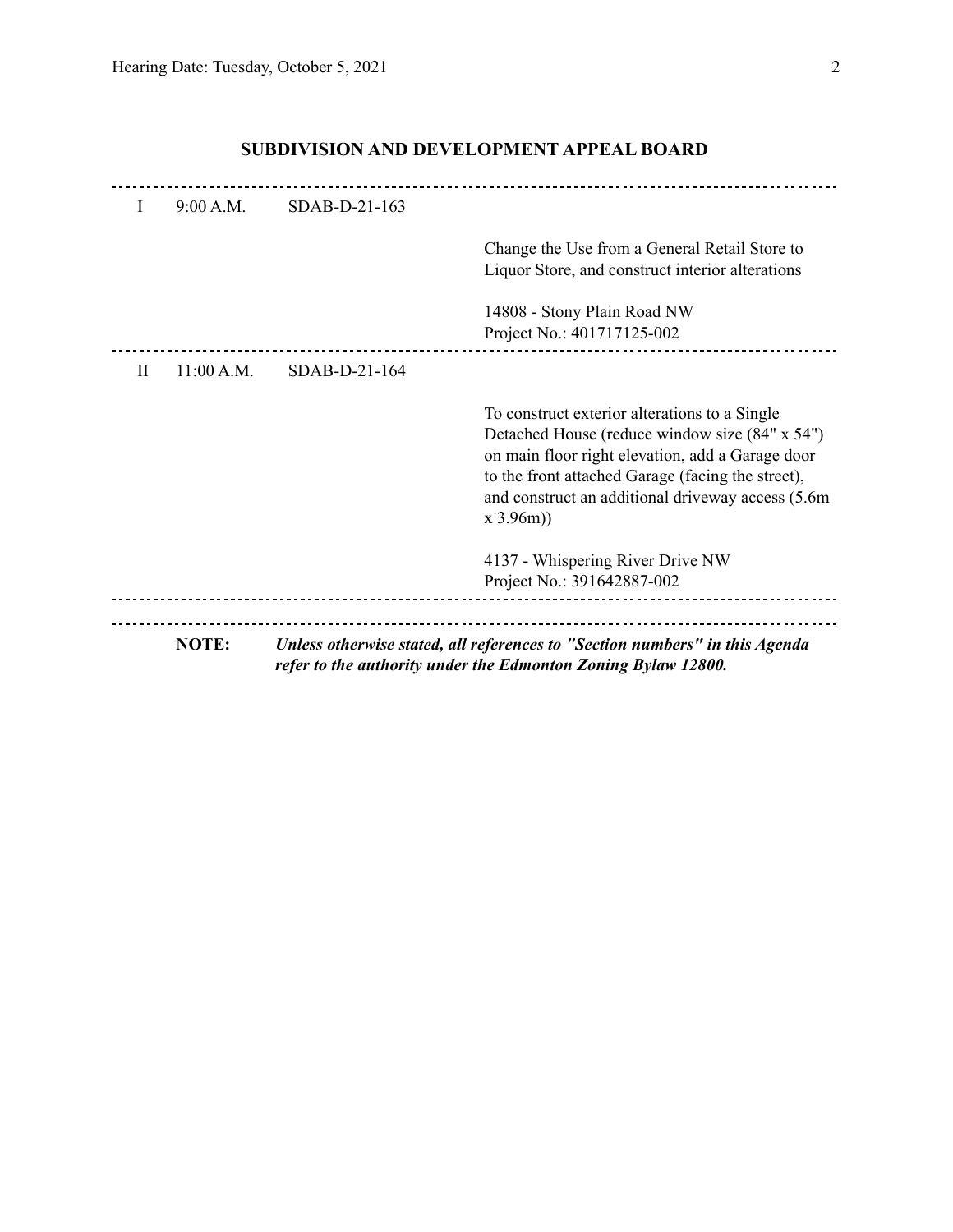|                                               | AN APPEAL FROM THE DECISION OF THE DEVELOPMENT OFFICER                                            |  |  |
|-----------------------------------------------|---------------------------------------------------------------------------------------------------|--|--|
| <b>APPELLANT:</b>                             |                                                                                                   |  |  |
| <b>APPLICATION NO.:</b>                       | 401717125-002                                                                                     |  |  |
| <b>APPLICATION TO:</b>                        | Change the Use from a General Retail Store to Liquor<br>Store, and construct interior alterations |  |  |
| <b>DECISION OF THE</b>                        |                                                                                                   |  |  |
| DEVELOPMENT AUTHORITY:                        | Refused                                                                                           |  |  |
| <b>DECISION DATE:</b>                         | August 12, 2021                                                                                   |  |  |
| <b>DATE OF APPEAL:</b>                        | September 7, 2021                                                                                 |  |  |
| MUNICIPAL DESCRIPTION<br>OF SUBJECT PROPERTY: | 14808 - Stony Plain Road NW                                                                       |  |  |
| <b>LEGAL DESCRIPTION:</b>                     | Plan 7601AE Blk 12 Lots 37-39                                                                     |  |  |
| ZONE:                                         | (CSC) Shopping Centre Zone                                                                        |  |  |
| <b>OVERLAY:</b>                               | Main Streets Overlay                                                                              |  |  |
| <b>STATUTORY PLAN:</b>                        | N/A                                                                                               |  |  |
|                                               |                                                                                                   |  |  |

# *Grounds for Appeal*

The Appellant provided the following reasons for appealing the decision of the Development Authority:

> Please accept this report as our reason for appeal for Project #401717125-002. This appeal seeks to overturn the Development Officer's decision to refuse issuing a Development Permit to Change the Use from a General Retail Store to Liquor Store, and construct interior alterations for a property located at 14808 Stony Plain Road. Eins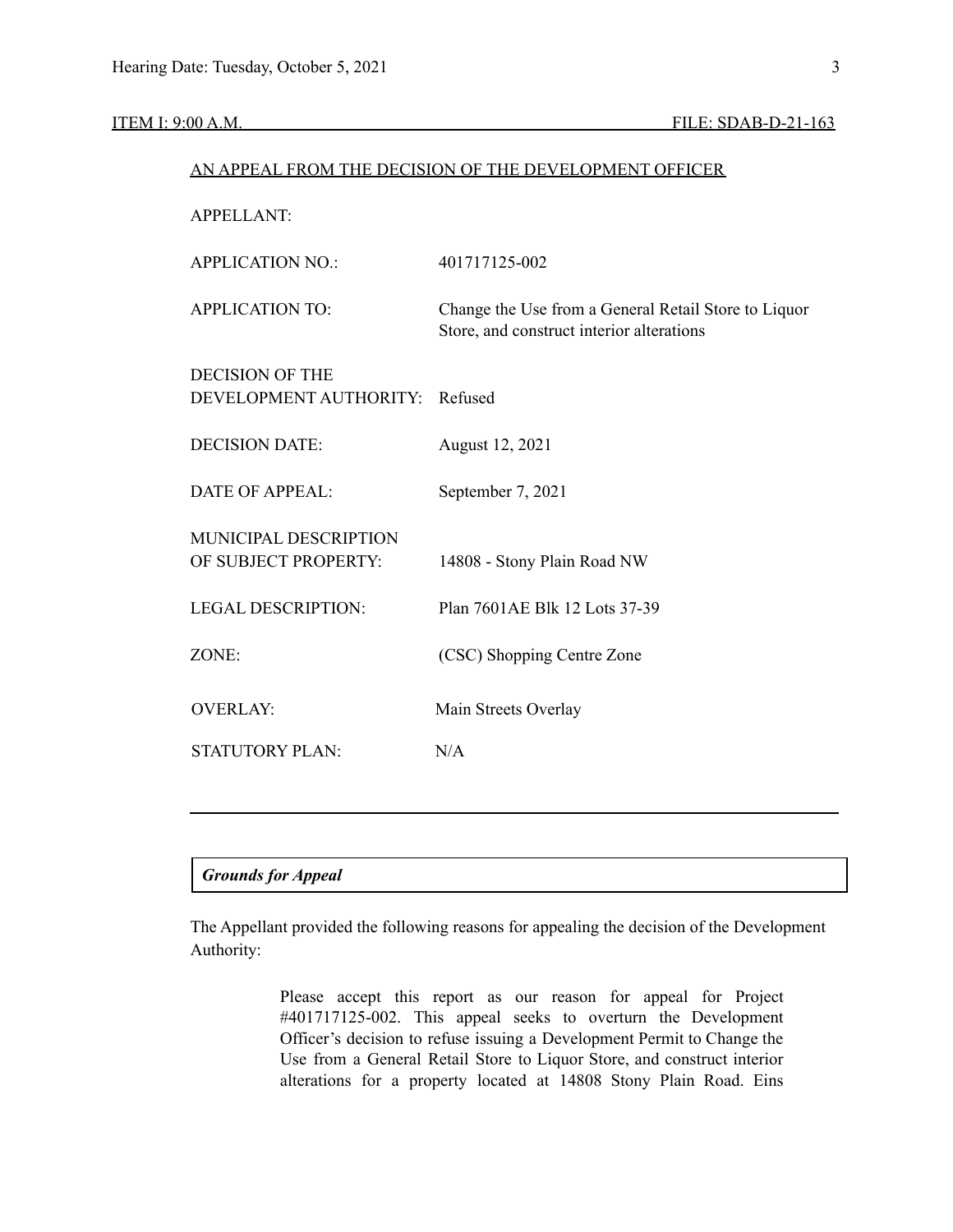## **Summary**

Our rationale for challenging the decision of the Development Officer is three-fold:

- 1. First, this portion of the MacKinnon Ravine Park is not accessible from Stony Plain Road, nor from the site in question. The only access to the Park is by navigating across a footbridge to gain access to the entry path to the Park, which results in a functional travel distance of more than 100m as required. The steep slope and dense vegetation prevent any access to this portion of the Ravine from Stony Plain Road;
- 2. Second, Stony Plain Road is a major thoroughfare that functions to separate the subject site from the edge of MacKinnon Ravine Park on the south side of the street. The only safe way to cross Stony Plain Road from the subject site to the south side of the street is to utilize a crosswalk to the east of the subject site. As a result, the practical separation between the subject site and a lookout point, itself a passive recreation amenity, is more than 180m; and 3.
- 3. Lastly, the proposed location for the Liquor Store meets all other separation requirements per the City of Edmonton's Zoning Bylaw 12800. There are no schools, public libraries, health facilities or other Liquor Stores within close proximity to this location. It is proposed along a major thoroughfare, and is located within a major commercial node, making it an ideal location for a Liquor Store.

# **Conclusion**

In conclusion, we feel that the Development Officer's decision to refuse the Development Permit for this proposed use should be overturned. We look forward to making further submissions and an oral presentation to support this case.

## *General Matters*

# **Appeal Information:**

The *Municipal Government Act*, RSA 2000, c M-26 states the following: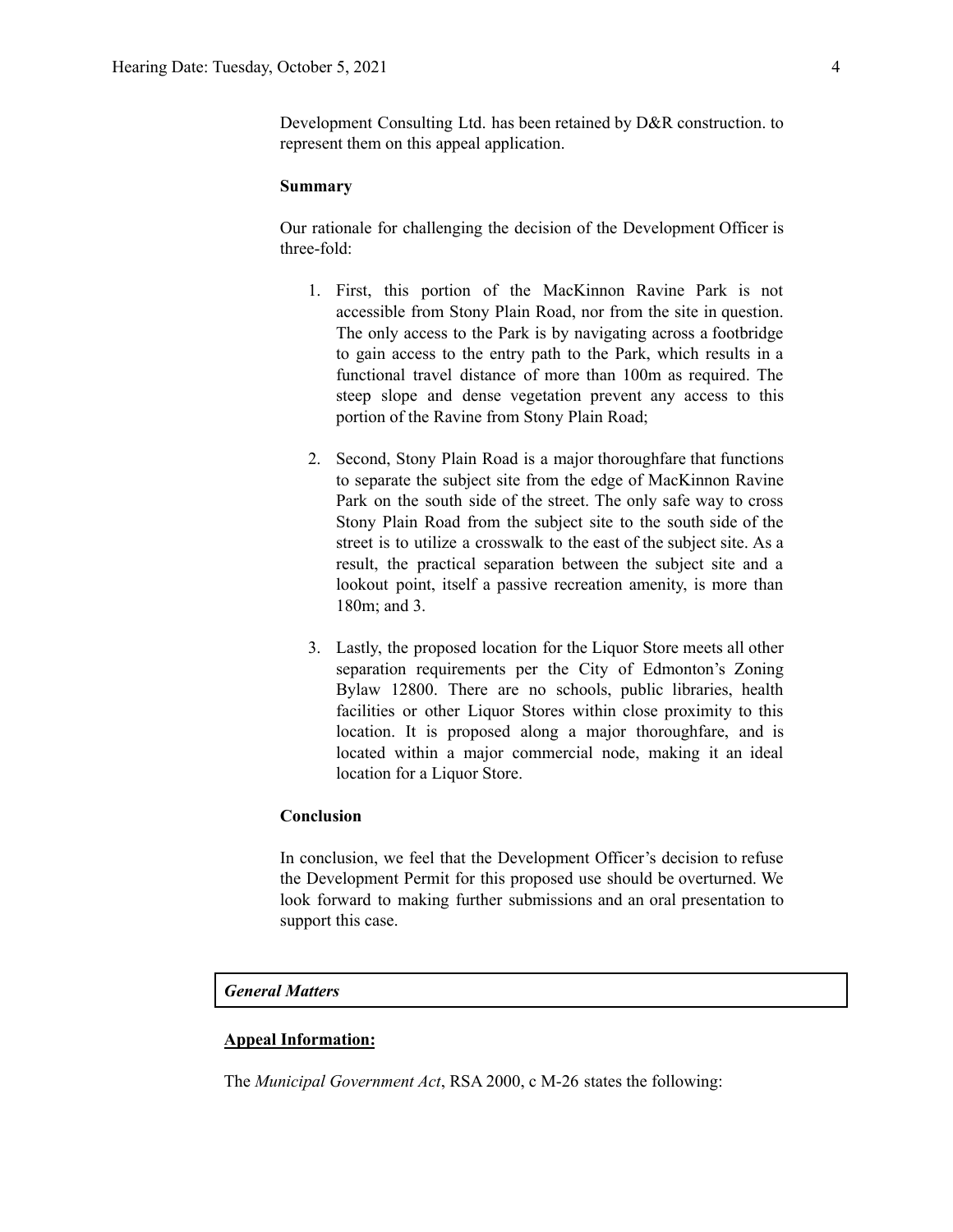#### **Grounds for Appeal**

**685(1)** If a development authority

- (a) fails or refuses to issue a development permit to a person,
- (b) issues a development permit subject to conditions, or
- (c) issues an order under section 645,

the person applying for the permit or affected by the order under section 645 may appeal to the subdivision and development appeal board.

...

**(2)** In addition to an applicant under subsection (1), any person affected by an order, decision or development permit made or issued by a development authority may appeal the decision in accordance with subsection  $(2.1)$ .

# **Appeals**

**686(1) A development appeal to a subdivision and development appeal board is commenced by filing a notice of the appeal, containing reasons, with the board,**

- **(a) in the case of an appeal made by a person referred to in section 685(1)**
	- **(i) with respect to an application for a development permit,**
		- **(A) within 21 days after the date on which the written decision is given under section 642**, or
		- (B) if no decision is made with respect to the application within the 40-day period, or within any extension of that period under section 684, within 21 days after the date the period or extension expires,

or

- (ii) with respect to an order under section 645, within 21 days after the date on which the order is made, or
- (b) in the case of an appeal made by a person referred to in section 685(2), within 21 days after the date on which the notice of the issuance of the permit was given in accordance with the land use bylaw.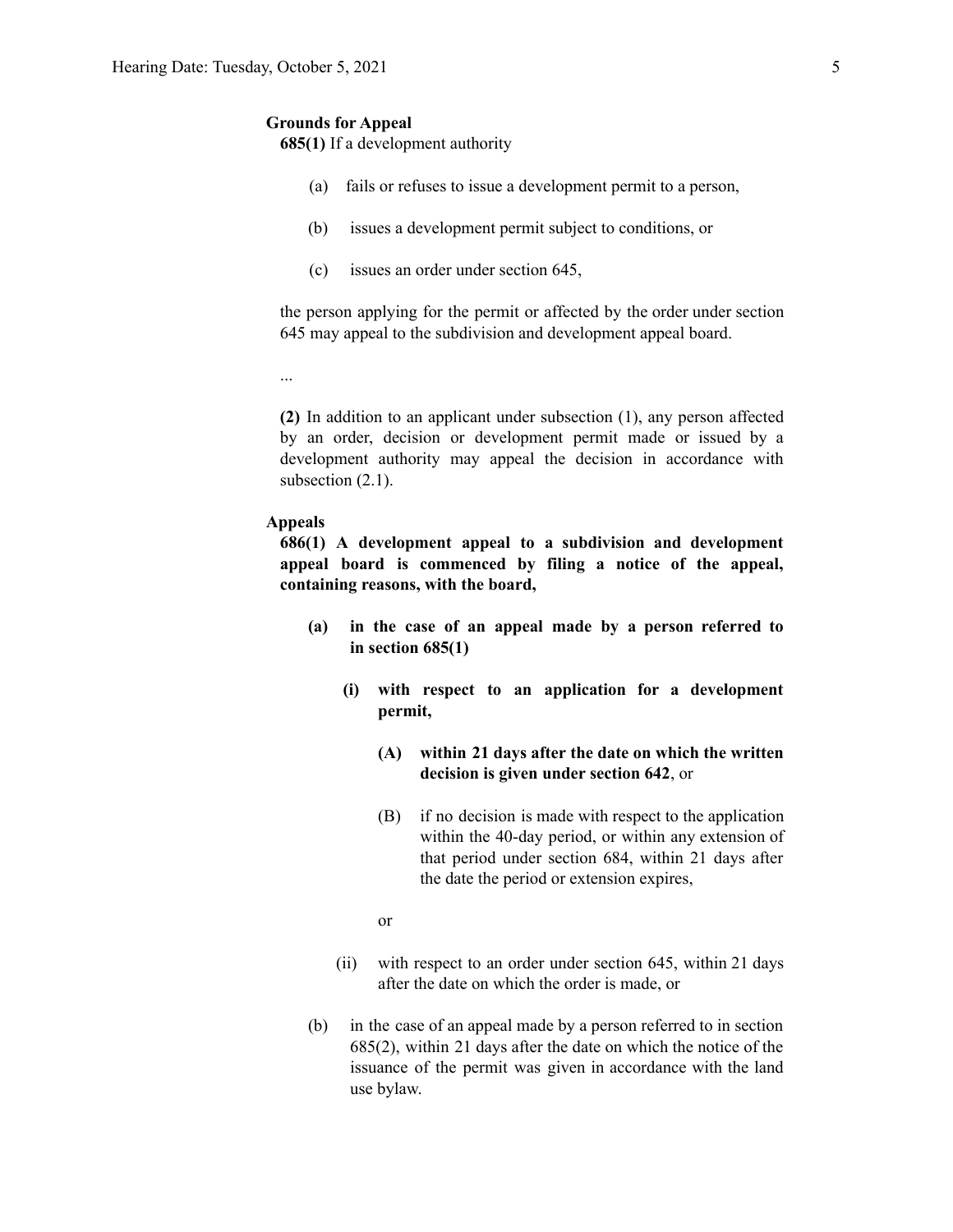## **Hearing and Decision**

**687(3)** In determining an appeal, the board hearing the appeal referred to in subsection (1)

…

- (a.1) must comply with the land use policies;
- (a.2) subject to section 638, must comply with any applicable statutory plans;
- (a.3) subject to clause (a.4) and (d), must comply with any land use bylaw in effect;
- (a.4) must comply with the applicable requirements of the regulations under the *Gaming, Liquor and Cannabis Act* respecting the location of premises described in a cannabis licence and distances between those premises and other premises;
	- …
	- (c) may confirm, revoke or vary the order, decision or development permit or any condition attached to any of them or make or substitute an order, decision or permit of its own;
	- (d) may make an order or decision or issue or confirm the issue of a development permit even though the proposed development does not comply with the land use bylaw if, in its opinion,
		- (i) the proposed development would not
			- (A) unduly interfere with the amenities of the neighbourhood, or
			- (B) materially interfere with or affect the use, enjoyment or value of neighbouring parcels of land,

and

(ii) the proposed development conforms with the use prescribed for that land or building in the land use bylaw.

## **General Provisions from the** *Edmonton Zoning Bylaw:*

Under section 320.2(13), **Liquor Stores,** on a Site of 2 ha or larger**,** is a **Permitted Use** in the **(CSC) Shopping Centre Zone.**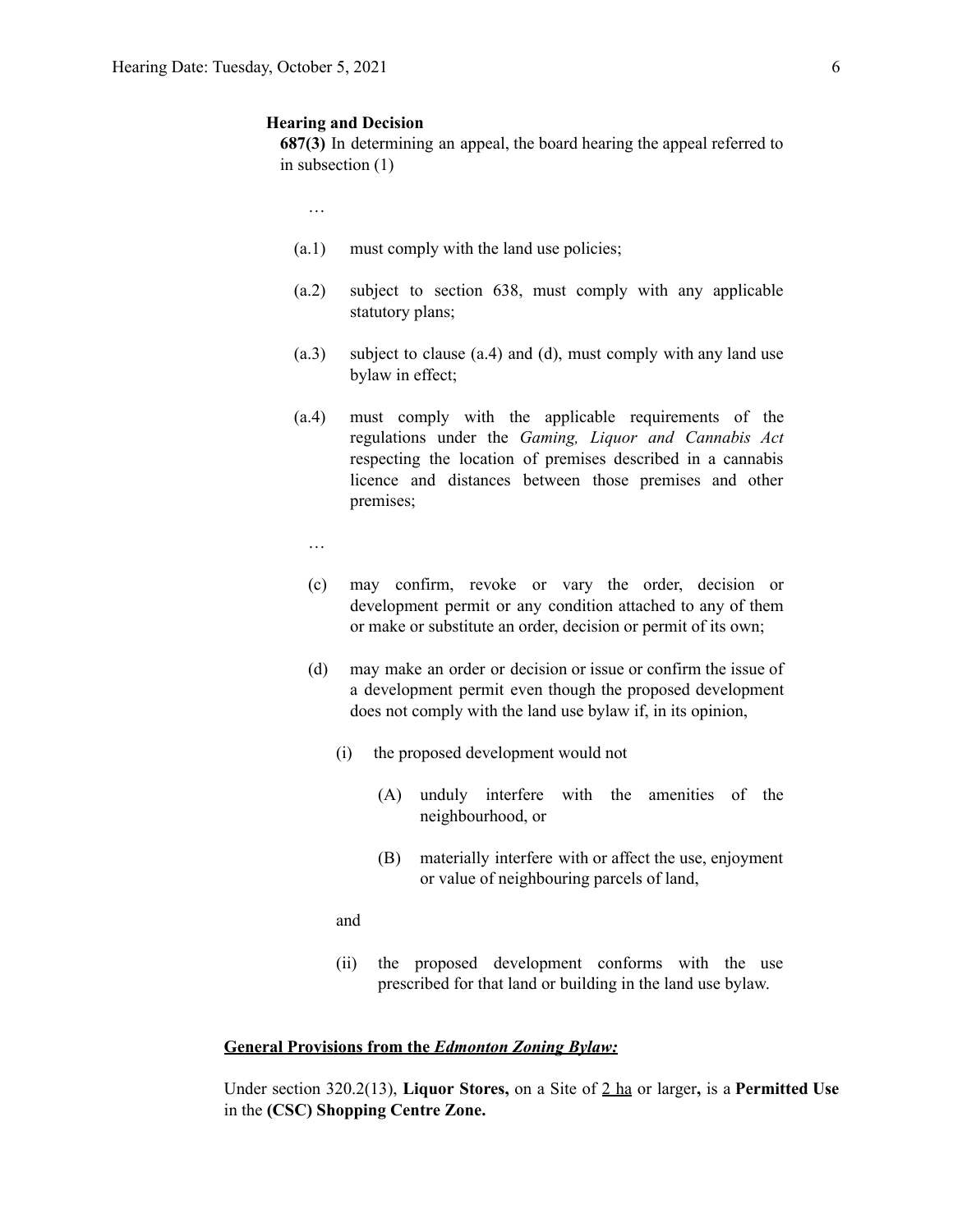Under section 320.3(9), **Liquor Stores,** on a Site of less than 2 ha is a **Discretionary Use** in the **(CSC) Shopping Centre Zone.**

Under section 7.4(30) **Liquor Stores** means "development used for the retail sale of any and all types of alcoholic beverages to the public for off-site consumption. This Use may include retail sales of related products such as soft drinks and snack foods."

Section 320.1 states that the **General Purpose** of the **(CSC) Shopping Centre Zone** is:

to provide for larger shopping centre developments intended to serve a community or regional trade area. Residential, office, entertainment and cultural uses may also be included within such shopping complexes.

Section 819.1 states that the **General Purpose** of the **Main Streets Overlay** is:

to encourage and strengthen the pedestrian-oriented character of Edmonton's main street commercial areas that are located in proximity to residential and transit-oriented areas, by providing visual interest, transparent storefront displays, and amenities for pedestrians.

# *Section 85 - Liquor Stores*

- 1. Any Liquor Store shall not be located less than [500](https://webdocs.edmonton.ca/InfraPlan/zoningbylaw/ZoningBylaw/Measurements/im500.htm) m from any other Liquor Store.
- 2. Notwithstanding subsection 85(1), a Liquor Store may be located less than [500](https://webdocs.edmonton.ca/InfraPlan/zoningbylaw/ZoningBylaw/Measurements/im500.htm) m from any other Liquor Store if located:
	- a. outside the boundary shown in Appendix 1 to Section 85, provided:
		- i. the Liquor Stores are located on separate Sites, and
		- ii. at least one Liquor Store is located on a Site greater than 2.5 ha in size that is zoned [CSCa](https://webdocs.edmonton.ca/InfraPlan/zoningbylaw/ZoningBylaw/Part2/Special_Areas/960_5_(CSCa)_Ambleside_Shopping_Centre_Zone.htm), [UVCa,](https://webdocs.edmonton.ca/InfraPlan/zoningbylaw/ZoningBylaw/Part2/Special_Areas/960.6_(UVCa)_Ambleside_Urban_Village_Commercial_Zone.htm) [GVC,](https://webdocs.edmonton.ca/InfraPlan/zoningbylaw/ZoningBylaw/Part2/Special_Areas/940_6_(GVC)_Griesbach_Village_Centre_Zone.htm) [TC-C](https://webdocs.edmonton.ca/InfraPlan/zoningbylaw/ZoningBylaw/Part2/Special_Areas/990_4_(TC-C)_Heritage_Valley_Town_Centre_Commercial_Zone.htm), [DC1](https://webdocs.edmonton.ca/InfraPlan/zoningbylaw/ZoningBylaw/Part2/Direct/710_(DC1)_Direct_Development_Control_Provision.htm), [DC2,](https://webdocs.edmonton.ca/InfraPlan/zoningbylaw/ZoningBylaw/Part2/Direct/720_(DC2)_Site_Specific_Development_Control_Provision.htm) [CSC,](https://webdocs.edmonton.ca/InfraPlan/zoningbylaw/ZoningBylaw/Part2/Commercial/320_(CSC)_Shopping_Centre_Zone.htm) [CB1,](https://webdocs.edmonton.ca/InfraPlan/zoningbylaw/ZoningBylaw/Part2/Commercial/330_(CB1)_Low_Intensity_Business_Zone.htm) [CB2](https://webdocs.edmonton.ca/InfraPlan/zoningbylaw/ZoningBylaw/Part2/Commercial/340_(CB2)_General_Business_Zone.htm), [CHY,](https://webdocs.edmonton.ca/InfraPlan/zoningbylaw/ZoningBylaw/Part2/Commercial/350_(CHY)_Highway_Corridor_Zone.htm) [CO](https://webdocs.edmonton.ca/InfraPlan/zoningbylaw/ZoningBylaw/Part2/Commercial/360_(CO)_Commercial_Office_Zone.htm) or [CB3](https://webdocs.edmonton.ca/InfraPlan/zoningbylaw/ZoningBylaw/Part2/Commercial/370_(CB3)_Commercial_Mixed_Business_Zone.htm).
- 3. For the purposes of Section 85, the [500](https://webdocs.edmonton.ca/InfraPlan/zoningbylaw/ZoningBylaw/Measurements/im500.htm) m separation distance shall be measured from the closest point of the Liquor Store to the closest point of any other approved Liquor Store.
- **4. Any Site containing a Liquor Store shall not be located less than 100 m from any Site being used for community or recreation activities, public or private education, or public lands at the time of the application for the Development Permit for the Liquor Store. Sites that are greater than 2.0 ha in size and zoned either CSC or DC2, are exempt from this restriction. For the purposes of this subsection only:**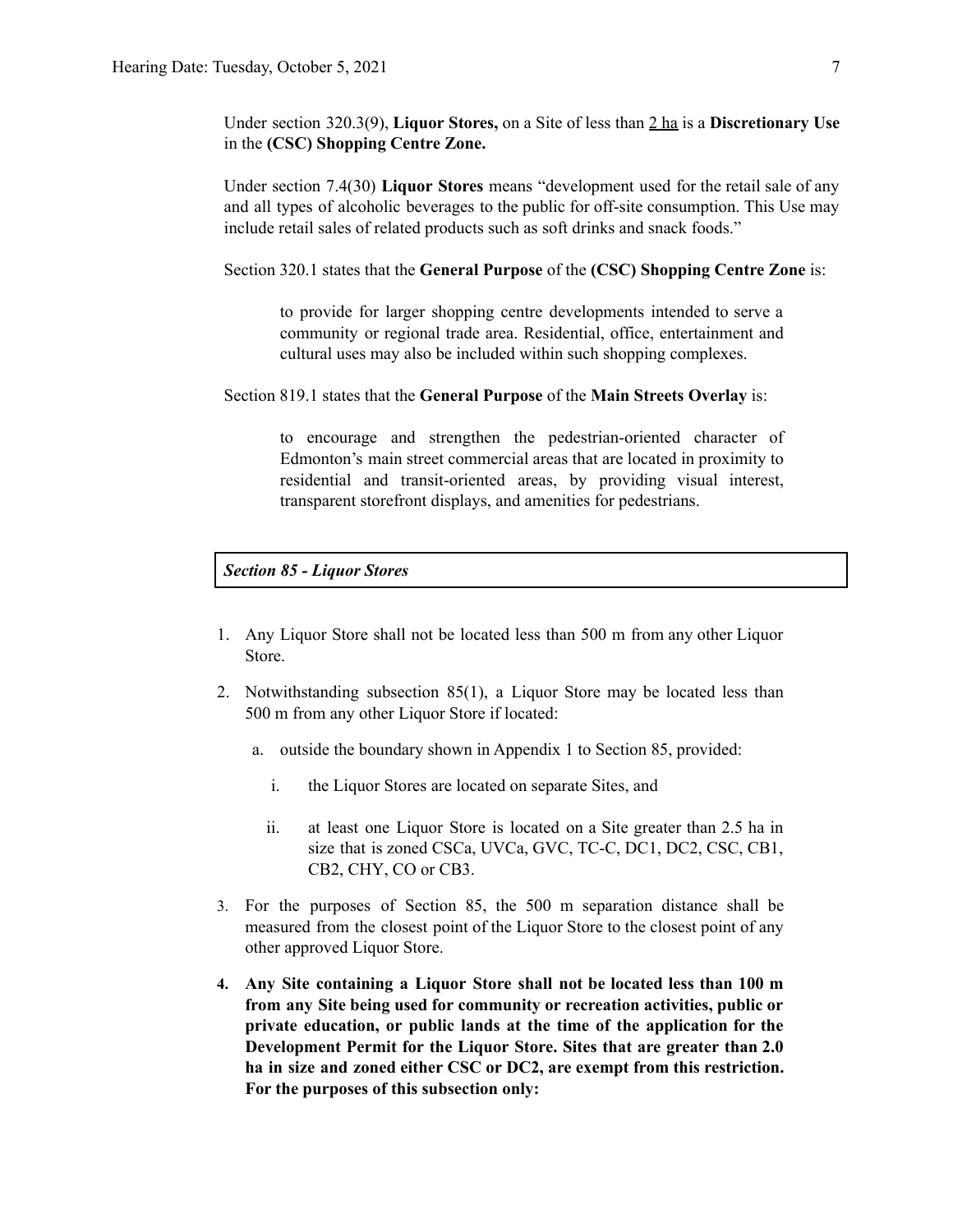- a. the 100 m separation distance shall be measured from the closest point of the subject Site boundary to the closest point of another Site boundary, and shall not be measured from Zone boundaries or from the edges of structures;
- b. the term "community or recreation activities" is limited to Community Recreation Services, as defined in subsection 7.8(1) of this Bylaw, which includes community league buildings and facilities, and children's playgrounds and play areas. This term does not include arenas or other public assembly Uses, Child Care Services, Public Libraries and Cultural Exhibits, or Religious Assembly;
- c. the term "public or private education facilities" is limited to elementary through to high schools inclusive only, and does not include dance schools, driving schools or other Commercial Schools; and

# **d. the term "public lands" is limited to Sites zoned AP, and Sites zoned A.**

- 5. Notwithstanding Section 11 of this Bylaw, a Development Officer shall not grant a variance to subsection 85(4).
- 6. Notwithstanding Section 11 of this Bylaw, a Development Officer shall only grant a variance to subsection 85(1) or subsection 85(2) as outlined in subsections 85(7), 85(8) and 85(9).
- 7. When the Development Officer receives an application for a Development Permit that is for the purpose of accommodating the temporary relocation of an approved Liquor Store within 500 m of its original location, a variance to subsection  $85(1)$  or subsection  $85(2)$  may be granted where:
	- a. the application for the Development Permit is for a Temporary Development, in order to limit the introduction of an additional Liquor Store within [500](https://webdocs.edmonton.ca/InfraPlan/zoningbylaw/ZoningBylaw/Measurements/im500.htm) m of the original approved Development Permit;
	- b. the temporary location for any Liquor Store is not within [500](https://webdocs.edmonton.ca/InfraPlan/zoningbylaw/ZoningBylaw/Measurements/im500.htm) m of any legally conforming Liquor Store; and
	- c. the application for a Development Permit will not result in a total Floor Area for a Liquor Store that is 10.0% greater than the Floor Area of the existing approved Liquor Store, to a maximum increase of [50](https://webdocs.edmonton.ca/InfraPlan/zoningbylaw/ZoningBylaw/Measurements/ia50.htm) m<sup>2</sup>.
- 8. When a Development Officer receives an application for a Development Permit that is for the purpose of accommodating the reversion of an existing approved Liquor Store back to its original location on a Site, a variance of subsection 85(1) or subsection 85(2) may only be granted where the application for the reversion is submitted to the Development Officer within 5 years of the date of vacating the original location and the application will not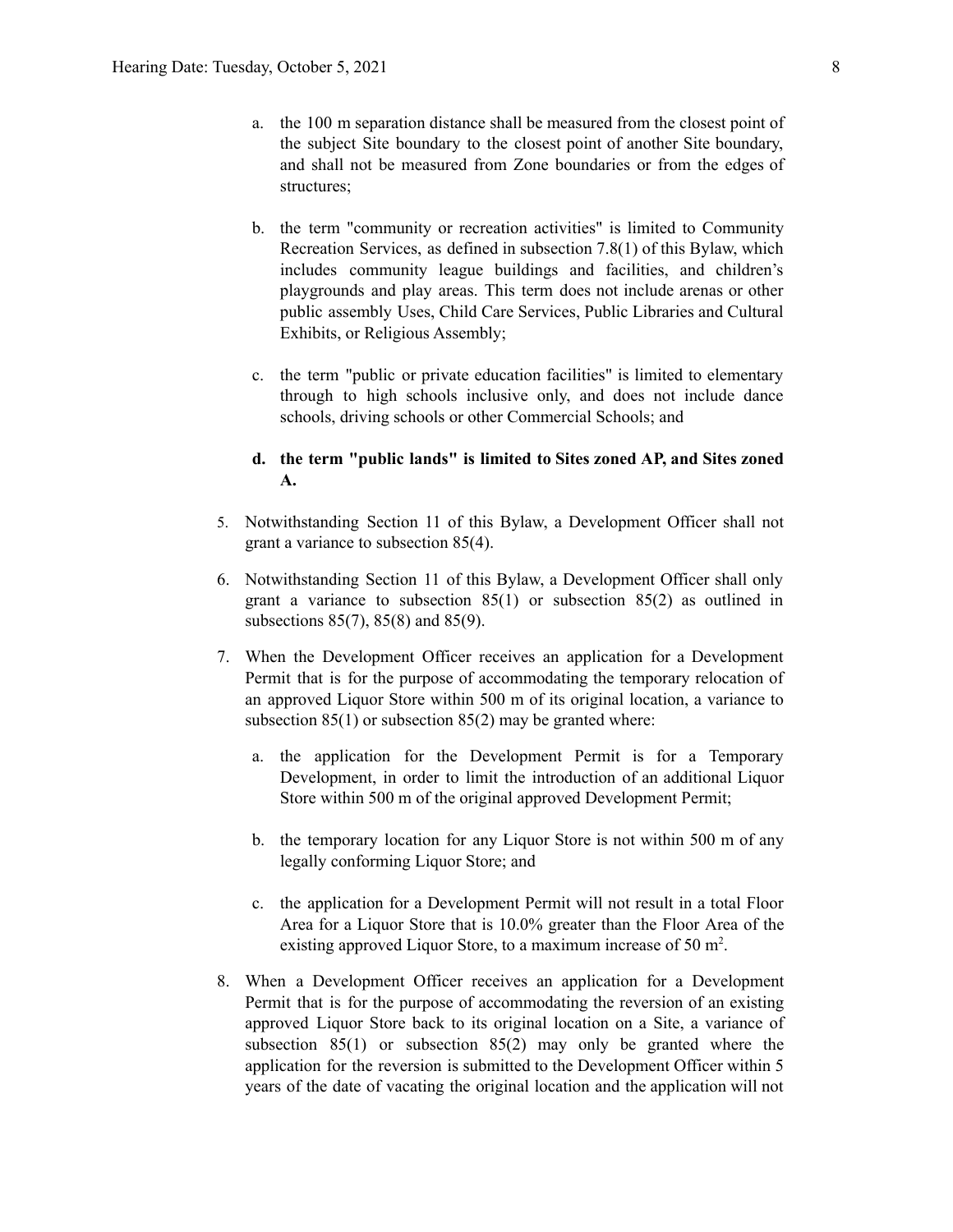result in a total Floor Area that is greater than the original approved Liquor Store.

- 9. The issuance of a Development Permit which contains a variance pursuant to subsection 85(7) shall be issued as a Temporary Development for a duration of up to 5 years or less, to be determined by the Development Officer.
- 10. The Development Officer may require lighting, signage or screening measures that ensure the proposed development is compatible with adjacent or nearby Residential Uses or Commercial Uses.
- 11. Liquor Stores shall include the following to allow for natural surveillance to promote safe surroundings:
	- a. Customer access is oriented to:
		- i. a public or internal roadway, other than a Lane;
		- ii. a shopping centre parking lot in front of the store; or
	- iii. a mall access that allows visibility from the interior of the mall into the store.
	- b. Premises located at ground level shall include:
		- i. Ample transparency to maintain sight lines into and out of the premises. To ensure transparency and sight lines are maintained:
			- 1. Not more than 10% of the windows may be covered by Signs, the remainder shall be clear, untinted, and free from obstruction.
		- ii. Outdoor lighting is required to provide a well-lit environment for pedestrians entering and exiting the premises and to illuminate the property. The Development Officer shall require the applicant to provide a plan showing the location and details of perimeter lighting to ensure adequate lighting.
	- iii. Landscaping shall be located such that it does not obstruct sight lines into the premises.

## **Development Officer's Determination**

**1. Section 85.4: Any Site containing a Liquor Store shall not be located less than 100 m from any Site being used for public lands at the time of the application for the Development Permit for the Liquor Store.**

**2. Section 85.4.d: The term "public lands" is limited to Sites zoned AP, and Sites zoned A.**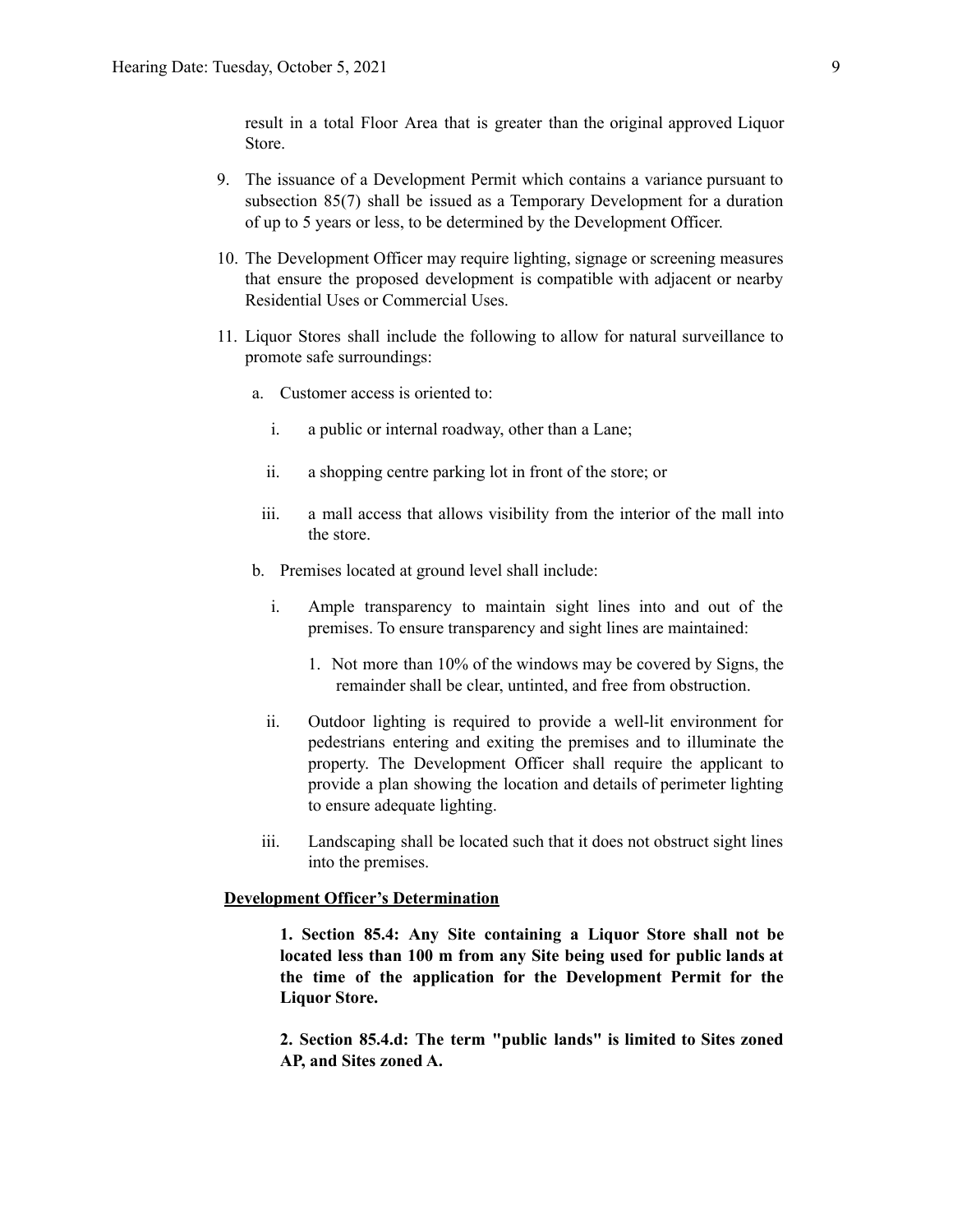**Proposed: A public land Site (MacKinnon Ravine Park, Zoned A) is identified less than 100 m from the Site of proposed Liquor Store, contrary to Section 85.4.**

**Required separation distance: 100 m Proposed separation distance: 30 m Deficient by: 70 m**

**Note:**

**Notwithstanding Section 11 of this Bylaw, a Development Officer shall not grant a variance to subsection 85(4). (Reference Section 85.5)**

[unedited]

Notice to Applicant/Appellant

 $\mathcal{L}_\text{max} = \frac{1}{2} \sum_{i=1}^n \mathcal{L}_\text{max} = \frac{1}{2} \sum_{i=1}^n \mathcal{L}_\text{max} = \frac{1}{2} \sum_{i=1}^n \mathcal{L}_\text{max} = \frac{1}{2} \sum_{i=1}^n \mathcal{L}_\text{max} = \frac{1}{2} \sum_{i=1}^n \mathcal{L}_\text{max} = \frac{1}{2} \sum_{i=1}^n \mathcal{L}_\text{max} = \frac{1}{2} \sum_{i=1}^n \mathcal{L}_\text{max} = \frac{1}{2} \sum_{i=$ 

Provincial legislation requires that the Subdivision and Development Appeal Board issue its official decision in writing within fifteen days of the conclusion of the hearing.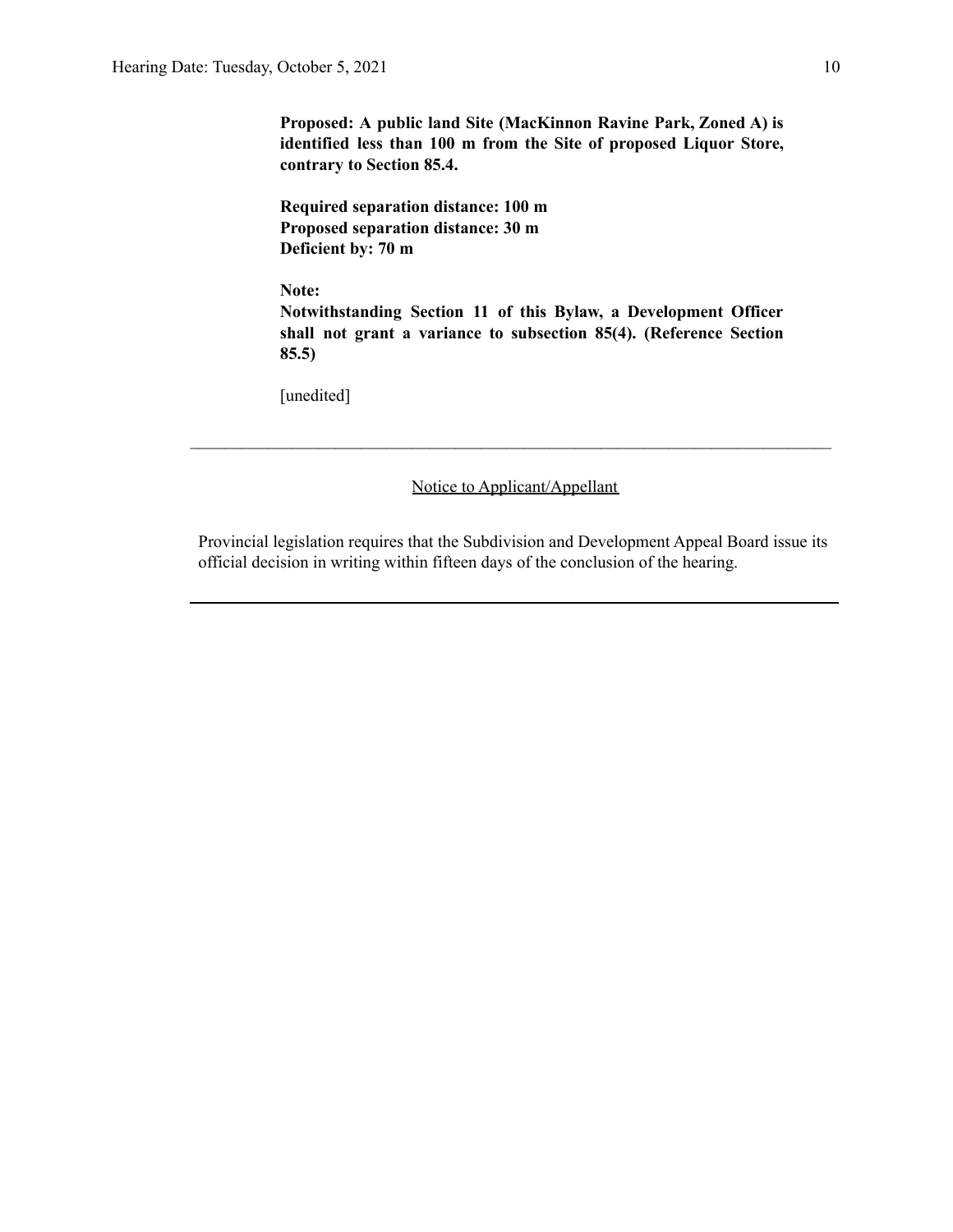| <b>Edmonton</b>                                                                                                                                                                                                                                                                                                  |                                                              | <b>Application for</b>      |                                                  | Project Number: 401717125-002<br><b>Application Date:</b><br>JUL 07, 2021<br>August 12, 2021 at 12:44 PM<br>Printed:<br>Page:<br>1 of 2 |  |  |  |  |
|------------------------------------------------------------------------------------------------------------------------------------------------------------------------------------------------------------------------------------------------------------------------------------------------------------------|--------------------------------------------------------------|-----------------------------|--------------------------------------------------|-----------------------------------------------------------------------------------------------------------------------------------------|--|--|--|--|
| <b>Major Development Permit</b>                                                                                                                                                                                                                                                                                  |                                                              |                             |                                                  |                                                                                                                                         |  |  |  |  |
| This document is a Development Permit Decision for the development application described below.                                                                                                                                                                                                                  |                                                              |                             |                                                  |                                                                                                                                         |  |  |  |  |
| <b>Applicant</b><br>Property Address(es) and Legal Description(s)                                                                                                                                                                                                                                                |                                                              |                             |                                                  |                                                                                                                                         |  |  |  |  |
|                                                                                                                                                                                                                                                                                                                  | 14808 - STONY PLAIN ROAD NW<br>Plan 7601AE Blk 12 Lots 37-39 |                             |                                                  |                                                                                                                                         |  |  |  |  |
|                                                                                                                                                                                                                                                                                                                  | Specific Address(es)                                         |                             |                                                  |                                                                                                                                         |  |  |  |  |
| 14822 - STONY PLAIN ROAD NW<br>Stuite:                                                                                                                                                                                                                                                                           |                                                              |                             |                                                  |                                                                                                                                         |  |  |  |  |
|                                                                                                                                                                                                                                                                                                                  |                                                              |                             |                                                  | Entryway: 14822 - STONY PLAIN ROAD NW                                                                                                   |  |  |  |  |
|                                                                                                                                                                                                                                                                                                                  |                                                              |                             |                                                  | Building: 14808 - STONY PLAIN ROAD NW                                                                                                   |  |  |  |  |
| <b>Scope of Application</b>                                                                                                                                                                                                                                                                                      |                                                              |                             |                                                  |                                                                                                                                         |  |  |  |  |
| To Change the Use from a General Retail Store to Liquor Store, and construct interior alterations.                                                                                                                                                                                                               |                                                              |                             |                                                  |                                                                                                                                         |  |  |  |  |
| <b>Permit Details</b>                                                                                                                                                                                                                                                                                            |                                                              |                             |                                                  |                                                                                                                                         |  |  |  |  |
| Class of Permit: Class B                                                                                                                                                                                                                                                                                         |                                                              |                             |                                                  |                                                                                                                                         |  |  |  |  |
| Gross Floor Area (sq.m.):                                                                                                                                                                                                                                                                                        |                                                              |                             | <b>Contact Person:</b><br>Lot Grading Needed?: N |                                                                                                                                         |  |  |  |  |
| New Sewer Service Required:                                                                                                                                                                                                                                                                                      |                                                              |                             | NumberOfMainFloorDwellings:                      |                                                                                                                                         |  |  |  |  |
| Site Area (sq. m.):                                                                                                                                                                                                                                                                                              |                                                              |                             | Stat. Plan Overlay/Annex Area: (none)            |                                                                                                                                         |  |  |  |  |
| Issue Date: Aug 12, 2021 Development Authority: XU, HAILEE<br><b>Reason for Refusal</b><br>1. Section 85.4: Any Site containing a Liquor Store shall not be located less than 100 m from any Site being used for public lands at<br>the time of the application for the Development Permit for the Liquor Store. |                                                              |                             |                                                  |                                                                                                                                         |  |  |  |  |
| 2. Section 85.4.d: The term "public lands" is limited to Sites zoned AP, and Sites zoned A.                                                                                                                                                                                                                      |                                                              |                             |                                                  |                                                                                                                                         |  |  |  |  |
| Proposed: A public land Site (MacKinnon Ravine Park, Zoned A) is identified less than 100 m from the Site of proposed Liquor<br>Store, contrary to Section 85.4.                                                                                                                                                 |                                                              |                             |                                                  |                                                                                                                                         |  |  |  |  |
| Required separation distance: 100 m<br>Proposed separation distance: 30 m<br>Deficient by: 70 m                                                                                                                                                                                                                  |                                                              |                             |                                                  |                                                                                                                                         |  |  |  |  |
| Note:<br>Notwithstanding Section 11 of this Bylaw, a Development Officer shall not grant a variance to subsection 85(4). (Reference Section<br>85.5                                                                                                                                                              |                                                              |                             |                                                  |                                                                                                                                         |  |  |  |  |
| <b>Rights of Appeal</b><br>The Applicant has the right of appeal to the Subdivision and Development Appeal Board (SDAB) within 21 days after the date on<br>which the decision is made as outlined in Chapter M-26.<br>Section 683 through 689 of the Municipal Government Act.                                  |                                                              |                             |                                                  |                                                                                                                                         |  |  |  |  |
| Fees                                                                                                                                                                                                                                                                                                             |                                                              |                             |                                                  |                                                                                                                                         |  |  |  |  |
|                                                                                                                                                                                                                                                                                                                  | <b>Fee Amount</b>                                            | <b>Amount Paid</b>          | Receipt #                                        | Date Paid                                                                                                                               |  |  |  |  |
| Major Dev. Application Fee                                                                                                                                                                                                                                                                                       | \$528.00                                                     | \$528.00                    | 128737091600001                                  | Jul 22, 2021                                                                                                                            |  |  |  |  |
|                                                                                                                                                                                                                                                                                                                  |                                                              | <b>THIS IS NOT A PERMIT</b> |                                                  |                                                                                                                                         |  |  |  |  |
|                                                                                                                                                                                                                                                                                                                  |                                                              |                             |                                                  |                                                                                                                                         |  |  |  |  |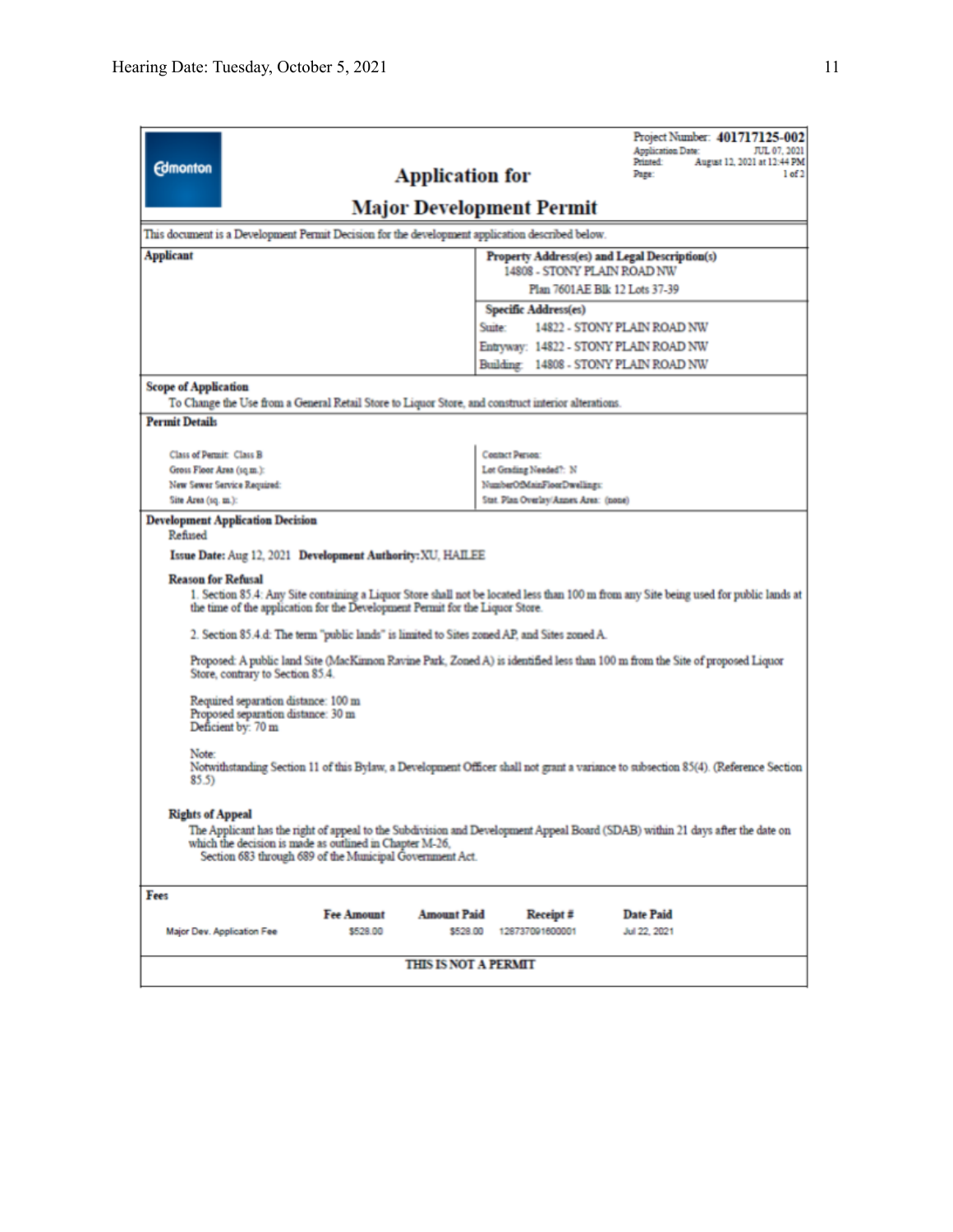| <b>Edmonton</b>                                                                 | <b>Application for</b><br><b>Major Development Permit</b> |                      |  | Printed:<br>Page: | Project Number: 401717125-002<br><b>Application Date:</b><br>JUL 07, 2021<br>August 12, 2021 at 12:44 PM<br>$2$ of $2$ |  |  |
|---------------------------------------------------------------------------------|-----------------------------------------------------------|----------------------|--|-------------------|------------------------------------------------------------------------------------------------------------------------|--|--|
| Fees<br><b>Date Paid</b><br><b>Fee Amount</b><br><b>Amount Paid</b><br>Receipt# |                                                           |                      |  |                   |                                                                                                                        |  |  |
| <b>Total GST Amount:</b><br><b>Totals for Permit:</b>                           | \$0.00<br>\$528.00                                        | \$528.00             |  |                   |                                                                                                                        |  |  |
|                                                                                 |                                                           |                      |  |                   |                                                                                                                        |  |  |
|                                                                                 |                                                           |                      |  |                   |                                                                                                                        |  |  |
|                                                                                 |                                                           |                      |  |                   |                                                                                                                        |  |  |
|                                                                                 |                                                           |                      |  |                   |                                                                                                                        |  |  |
|                                                                                 |                                                           |                      |  |                   |                                                                                                                        |  |  |
|                                                                                 |                                                           |                      |  |                   |                                                                                                                        |  |  |
|                                                                                 |                                                           |                      |  |                   |                                                                                                                        |  |  |
|                                                                                 |                                                           |                      |  |                   |                                                                                                                        |  |  |
|                                                                                 |                                                           |                      |  |                   |                                                                                                                        |  |  |
|                                                                                 |                                                           |                      |  |                   |                                                                                                                        |  |  |
|                                                                                 |                                                           |                      |  |                   |                                                                                                                        |  |  |
|                                                                                 |                                                           |                      |  |                   |                                                                                                                        |  |  |
|                                                                                 |                                                           |                      |  |                   |                                                                                                                        |  |  |
|                                                                                 |                                                           |                      |  |                   |                                                                                                                        |  |  |
|                                                                                 |                                                           |                      |  |                   |                                                                                                                        |  |  |
|                                                                                 |                                                           | THIS IS NOT A PERMIT |  |                   |                                                                                                                        |  |  |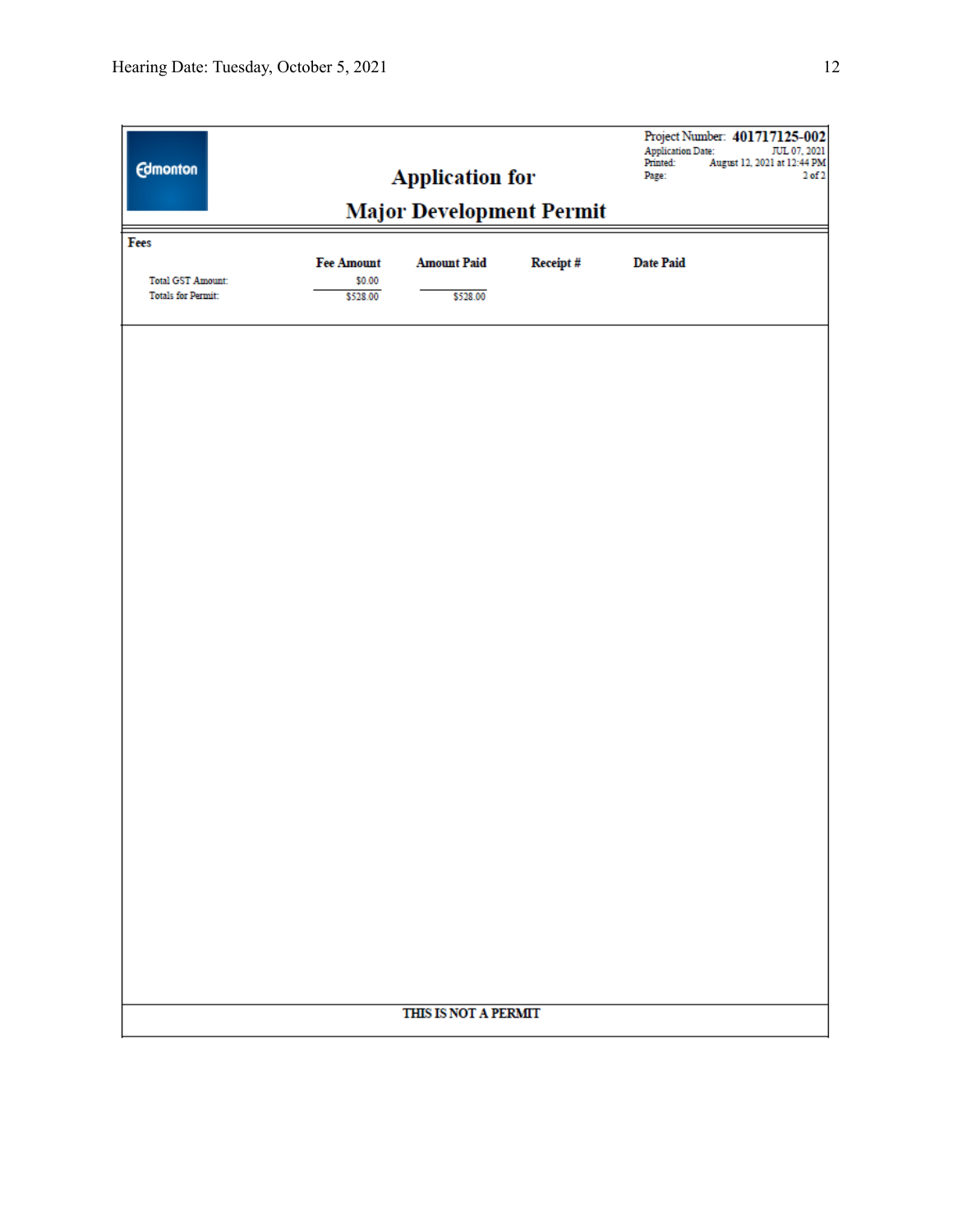

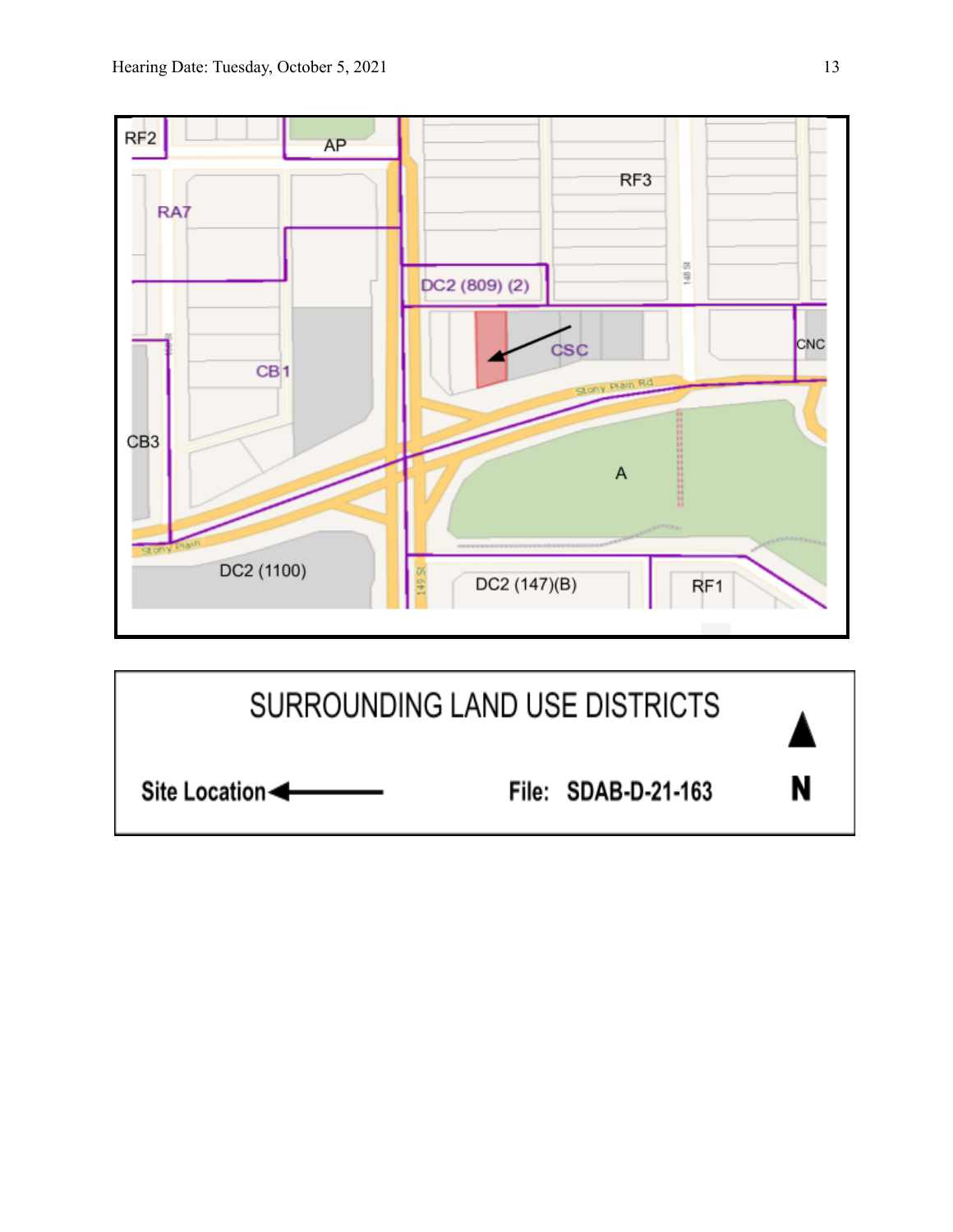# ITEM II: 11:00 A.M. FILE: SDAB-D-21-164

| AN APPEAL FROM THE DECISION OF THE DEVELOPMENT OFFICER |                                                                                                                                                                                                                                                                          |  |  |  |  |
|--------------------------------------------------------|--------------------------------------------------------------------------------------------------------------------------------------------------------------------------------------------------------------------------------------------------------------------------|--|--|--|--|
| <b>APPELLANT:</b>                                      |                                                                                                                                                                                                                                                                          |  |  |  |  |
| <b>APPLICATION NO.:</b>                                | 391642887-002                                                                                                                                                                                                                                                            |  |  |  |  |
| <b>APPLICATION TO:</b>                                 | To construct exterior alterations to a Single Detached<br>House (reduce window size (84" x 54") on main floor<br>right elevation, add a Garage door to the front attached<br>Garage (facing the street), and construct an additional<br>driveway access $(5.6m x 3.96m)$ |  |  |  |  |
| <b>DECISION OF THE</b><br>DEVELOPMENT AUTHORITY:       | Refused                                                                                                                                                                                                                                                                  |  |  |  |  |
| <b>DECISION DATE:</b>                                  | August 27, 2021                                                                                                                                                                                                                                                          |  |  |  |  |
| <b>DATE OF APPEAL:</b>                                 | September 7, 2021                                                                                                                                                                                                                                                        |  |  |  |  |
| MUNICIPAL DESCRIPTION<br>OF SUBJECT PROPERTY:          | 4137 - Whispering River Drive NW                                                                                                                                                                                                                                         |  |  |  |  |
| <b>LEGAL DESCRIPTION:</b>                              | Plan 1125154 Blk 1 Lot 30                                                                                                                                                                                                                                                |  |  |  |  |
| ZONE:                                                  | (RF1) Single Detached Residential Zone                                                                                                                                                                                                                                   |  |  |  |  |
| <b>OVERLAY:</b>                                        | N/A                                                                                                                                                                                                                                                                      |  |  |  |  |
| STATUTORY PLAN(S):                                     | Windermere Area Structure Plan<br>Windermere Neighbourhood Structure Plan                                                                                                                                                                                                |  |  |  |  |

# *Grounds for Appeal*

The Appellant provided the following reasons for appealing the decision of the Development Authority:

> We would like to appeal the decision of the development officers refusal of our development application (391642887-003) for a second driveway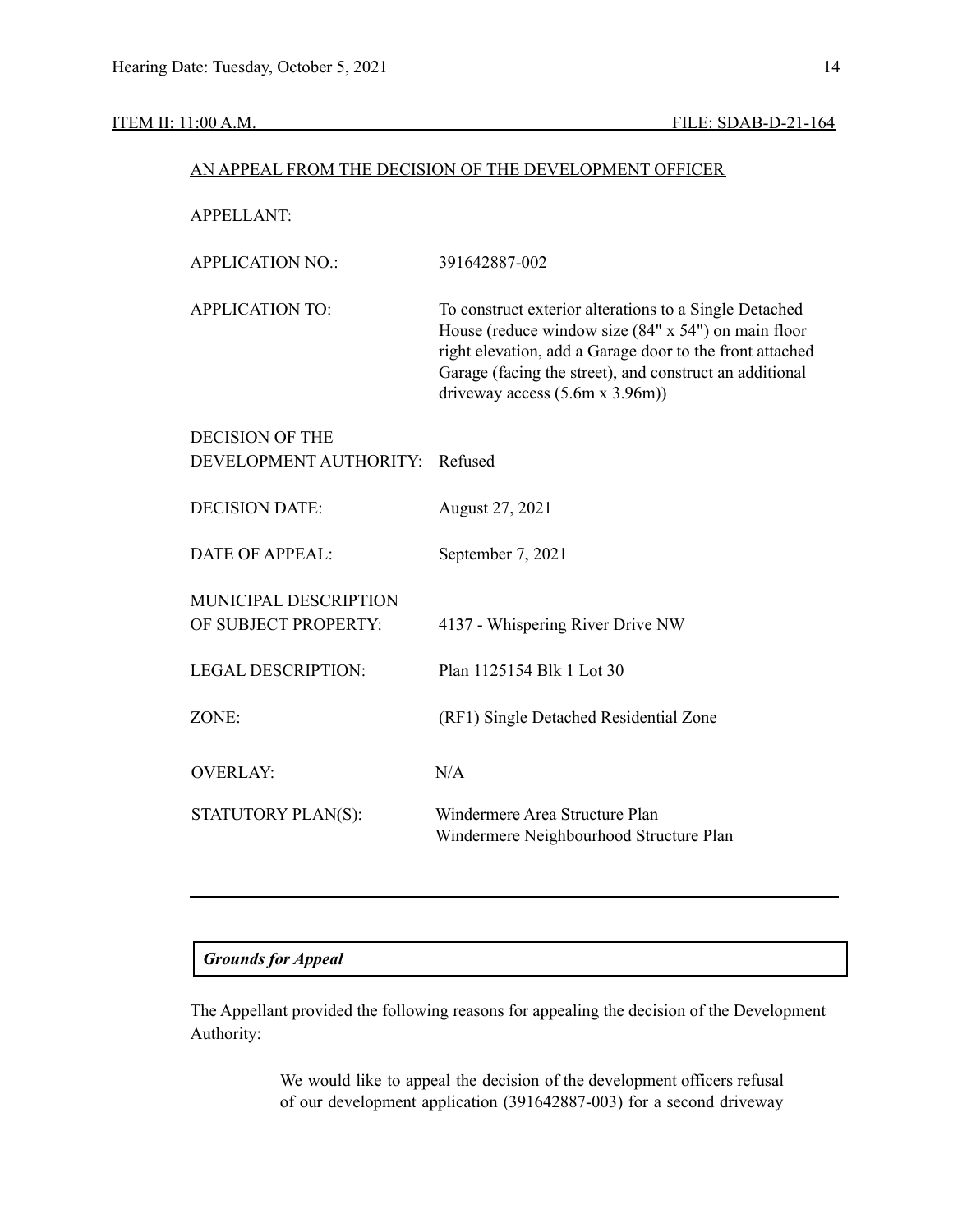on a house we are currently building for James & Christine Vollmer. We currently have a side drive triple garage designed and would like access to the right side of the garage from the front as well. Our clients have a large truck and the turning radius for our side driveway is not easily accessible with their truck.

The amount of concrete at the boulevard will be equal to or less than what would be used for a front drive triple garage. There will be landscaping to the sides and we will have a landscape buffer between the two driveways. There are no boulevard trees in the path of the proposed second driveway. We could pour the driveway in the center all the way across so it would only be one driveway that would access both doors but this would be less appealing to the streetscape than having two driveways.

There are other houses in the same neighborhood with separated double driveways as well as neighborhoods close by. There are also other houses along the street that have more driveway at the boulevard with one triple drive driveway than this house will have with the two proposed driveways.

# *General Matters*

# **Appeal Information:**

The *Municipal Government Act*, RSA 2000, c M-26 states the following:

#### **Grounds for Appeal**

**685(1)** If a development authority

- (a) fails or refuses to issue a development permit to a person,
- (b) issues a development permit subject to conditions, or
- (c) issues an order under section 645,

the person applying for the permit or affected by the order under section 645 may appeal to the subdivision and development appeal board.

...

**(2)** In addition to an applicant under subsection (1), any person affected by an order, decision or development permit made or issued by a development authority may appeal the decision in accordance with subsection  $(2.1)$ .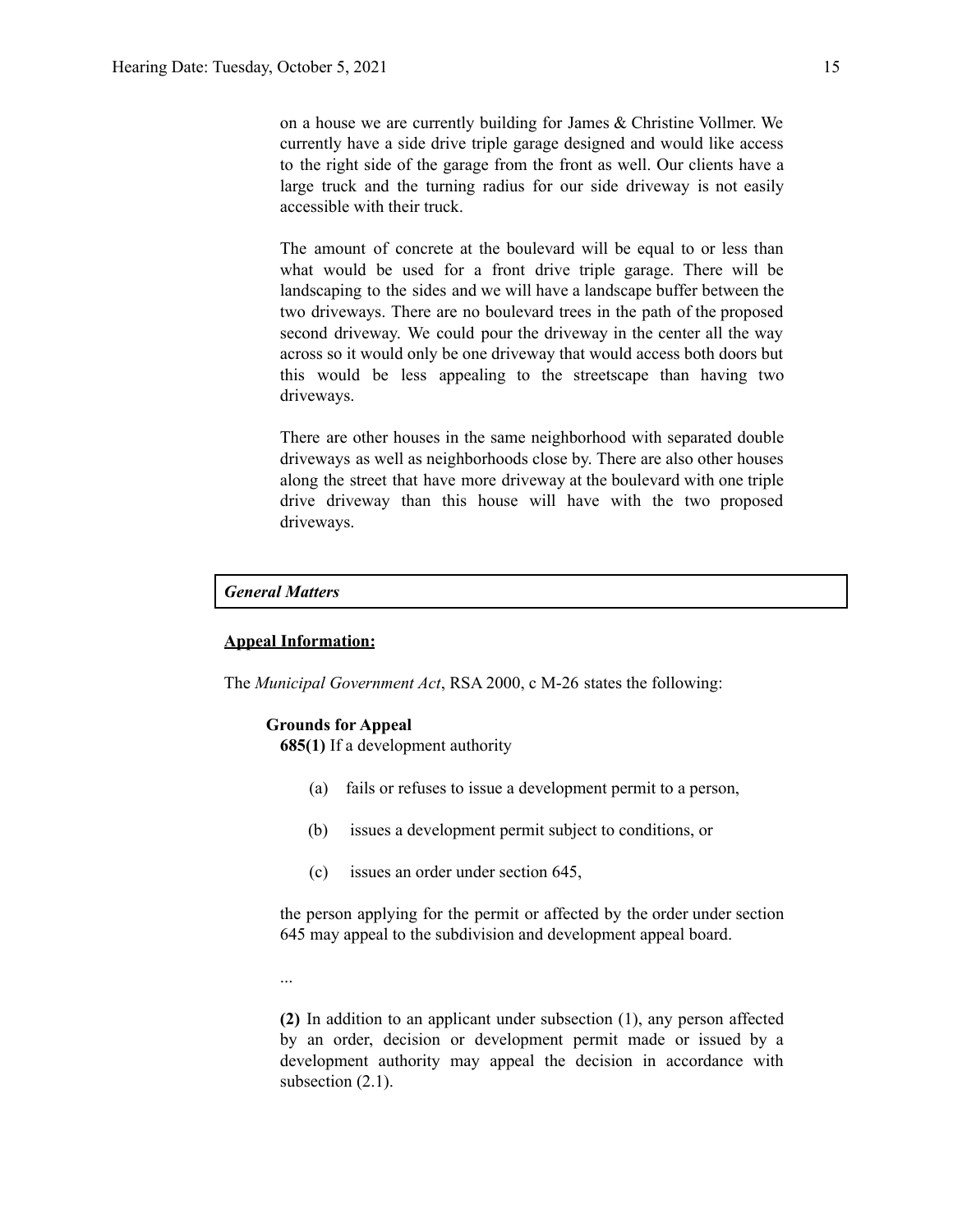# **Appeals**

**686(1)** A development appeal to a subdivision and development appeal board is commenced by filing a notice of the appeal, containing reasons, with the board,

- (a) in the case of an appeal made by a person referred to in section 685(1)
	- (i) with respect to an application for a development permit,
		- (A) within 21 days after the date on which the written decision is given under section 642, or
		- (B) if no decision is made with respect to the application within the 40-day period, or within any extension of that period under section 684, within 21 days after the date the period or extension expires,
		- or
	- (ii) with respect to an order under section 645, within 21 days after the date on which the order is made, or
- (b) in the case of an appeal made by a person referred to in section 685(2), within 21 days after the date on which the notice of the issuance of the permit was given in accordance with the land use bylaw.

#### **Hearing and Decision**

**687(3)** In determining an appeal, the board hearing the appeal referred to in subsection (1)

- …
- (a.1) must comply with the land use policies;
- (a.2) subject to section 638, must comply with any applicable statutory plans;
- (a.3) subject to clause (a.4) and (d), must comply with any land use bylaw in effect;
- (a.4) must comply with the applicable requirements of the regulations under the *Gaming, Liquor and Cannabis Act* respecting the location of premises described in a cannabis licence and distances between those premises and other premises;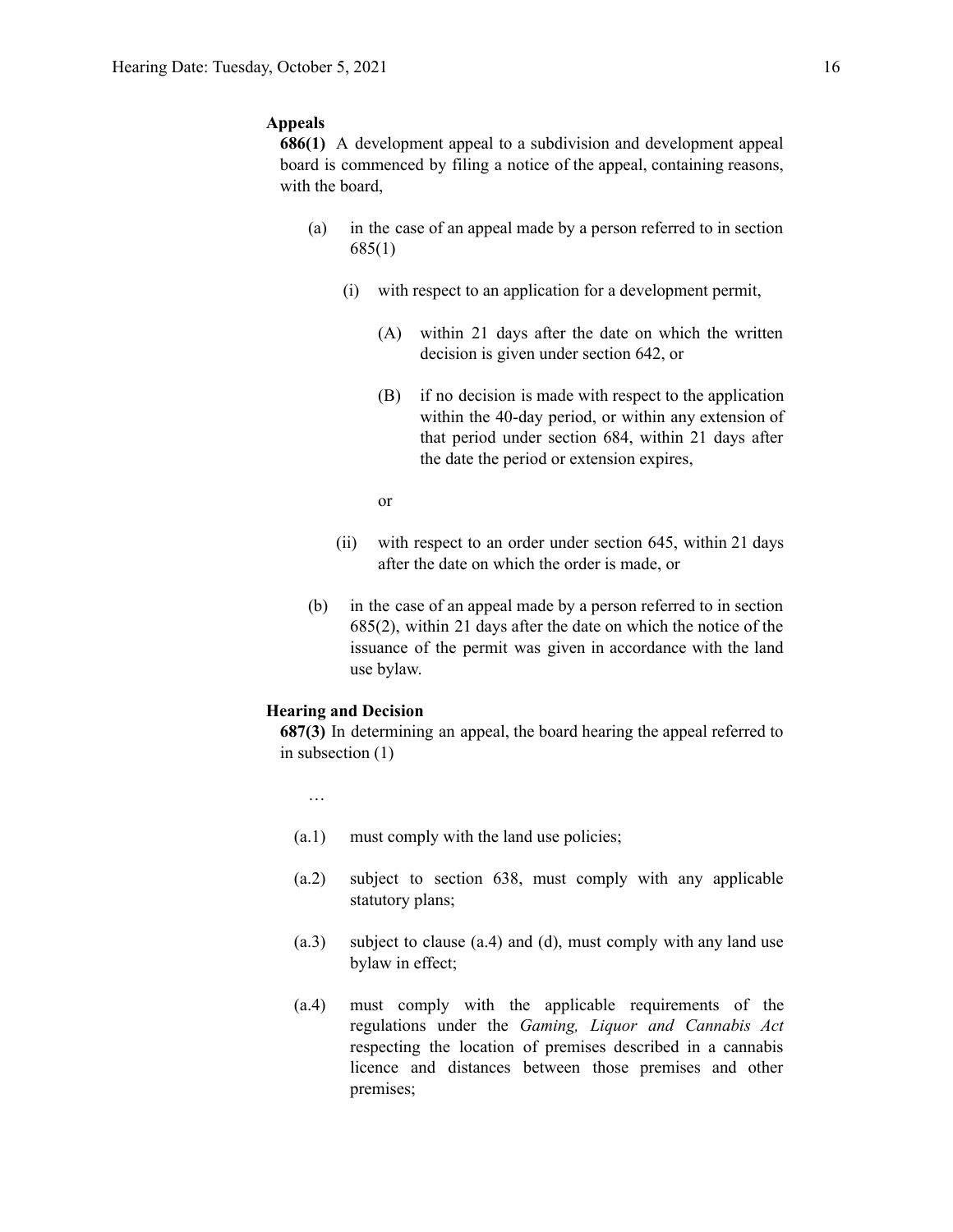…

- (c) may confirm, revoke or vary the order, decision or development permit or any condition attached to any of them or make or substitute an order, decision or permit of its own;
- (d) may make an order or decision or issue or confirm the issue of a development permit even though the proposed development does not comply with the land use bylaw if, in its opinion,
	- (i) the proposed development would not
		- (A) unduly interfere with the amenities of the neighbourhood, or
		- (B) materially interfere with or affect the use, enjoyment or value of neighbouring parcels of land,
	- and
	- (ii) The proposed development conforms with the use prescribed for that land or building in the land use bylaw.

## **General Provisions from the** *Edmonton Zoning Bylaw:*

Under section 110.2(7), **Single Detached Housing** is a **Permitted Use** in the **(RF1) Single Detached Residential Zone**.

Under section 6.1, **Driveway** means "an area that provides access for vehicles from a public or private roadway to a Garage or Parking Area and does not include a Walkway.

Under section 6.1, **Garage** means "an Accessory building, or part of a principal building designed and used primarily for the storage of motor vehicles and includes a carport."

Under section 6.1, **Front Yard** means:

the portion of a Site abutting the Front Lot Line extending across the full width of the Site, situated between the Front Lot Line and the nearest wall of the principal building, not including projections.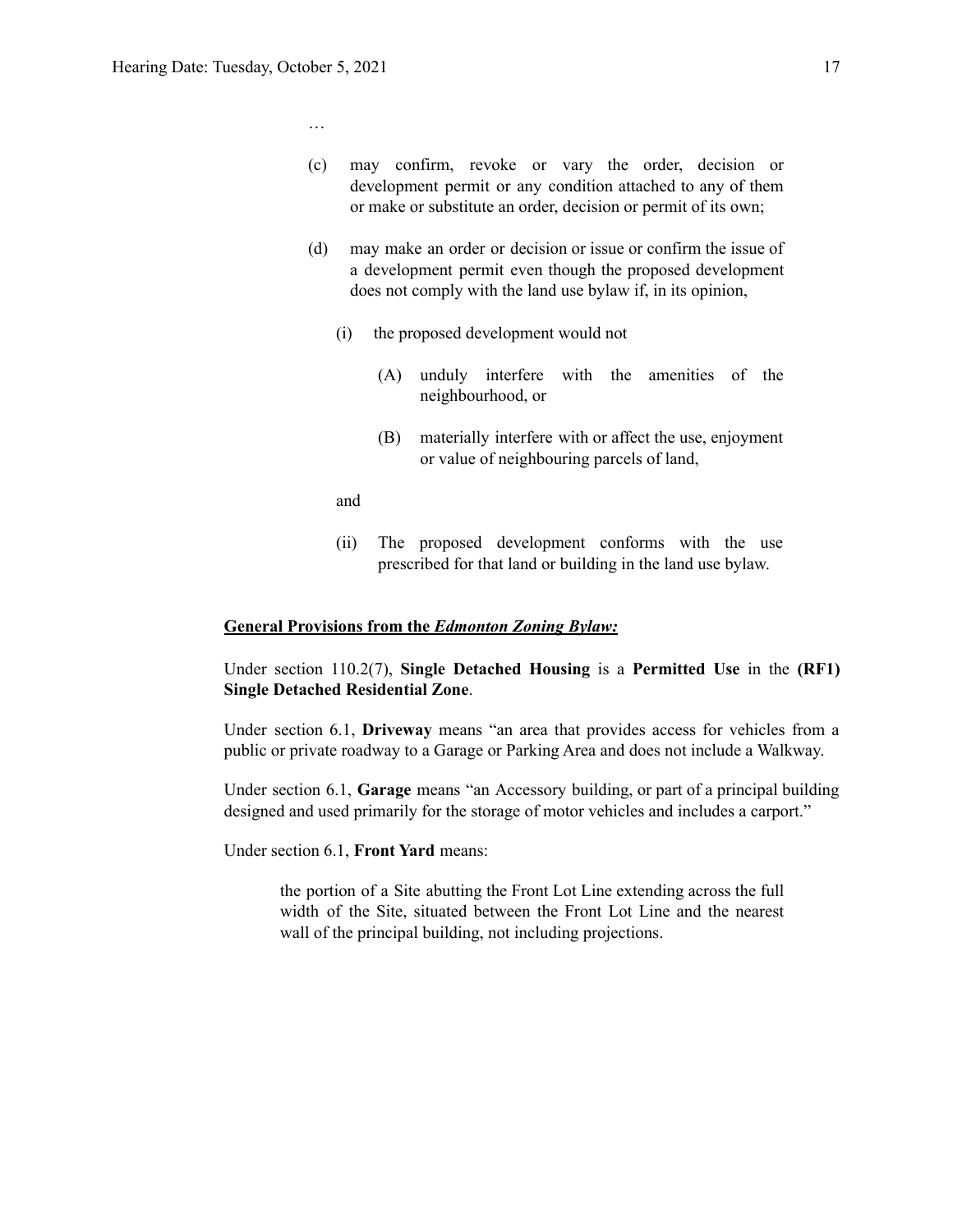

Section 110.1 states that the **General Purpose** of the **(RF1) Single Detached Residential Zone** is "to provide for Single Detached Housing while allowing other forms of small scale housing in the form of Secondary Suites, Garden Suites, Semi-detached Housing and Duplex Housing."

# *Vehicle Parking Design for Low-density Residential*

Section 54.3(3) states "The Front Yard of any ground level Dwelling that is not part of a Multi-Unit Project Development, or in the case of a corner Site, either the Front Yard or the flanking Side Yard, may include a maximum of one Driveway. [...]"

# **Development Officer's Determination**

**1) The Front Yard of any ground level Dwelling that is not part of a Multi-Unit Project Development, or in the case of a corner Site, either the Front Yard or the flanking Side Yard, may include a maximum of one Driveway. (Section 54.3.3).**

**Proposed: The lot has two Driveways instead of one.**

[unedited]

Notice to Applicant/Appellant

 $\mathcal{L}_\mathcal{L} = \{ \mathcal{L}_\mathcal{L} = \{ \mathcal{L}_\mathcal{L} = \{ \mathcal{L}_\mathcal{L} = \{ \mathcal{L}_\mathcal{L} = \{ \mathcal{L}_\mathcal{L} = \{ \mathcal{L}_\mathcal{L} = \{ \mathcal{L}_\mathcal{L} = \{ \mathcal{L}_\mathcal{L} = \{ \mathcal{L}_\mathcal{L} = \{ \mathcal{L}_\mathcal{L} = \{ \mathcal{L}_\mathcal{L} = \{ \mathcal{L}_\mathcal{L} = \{ \mathcal{L}_\mathcal{L} = \{ \mathcal{L}_\mathcal{$ 

Provincial legislation requires that the Subdivision and Development Appeal Board issue its official decision in writing within fifteen days of the conclusion of the hearing.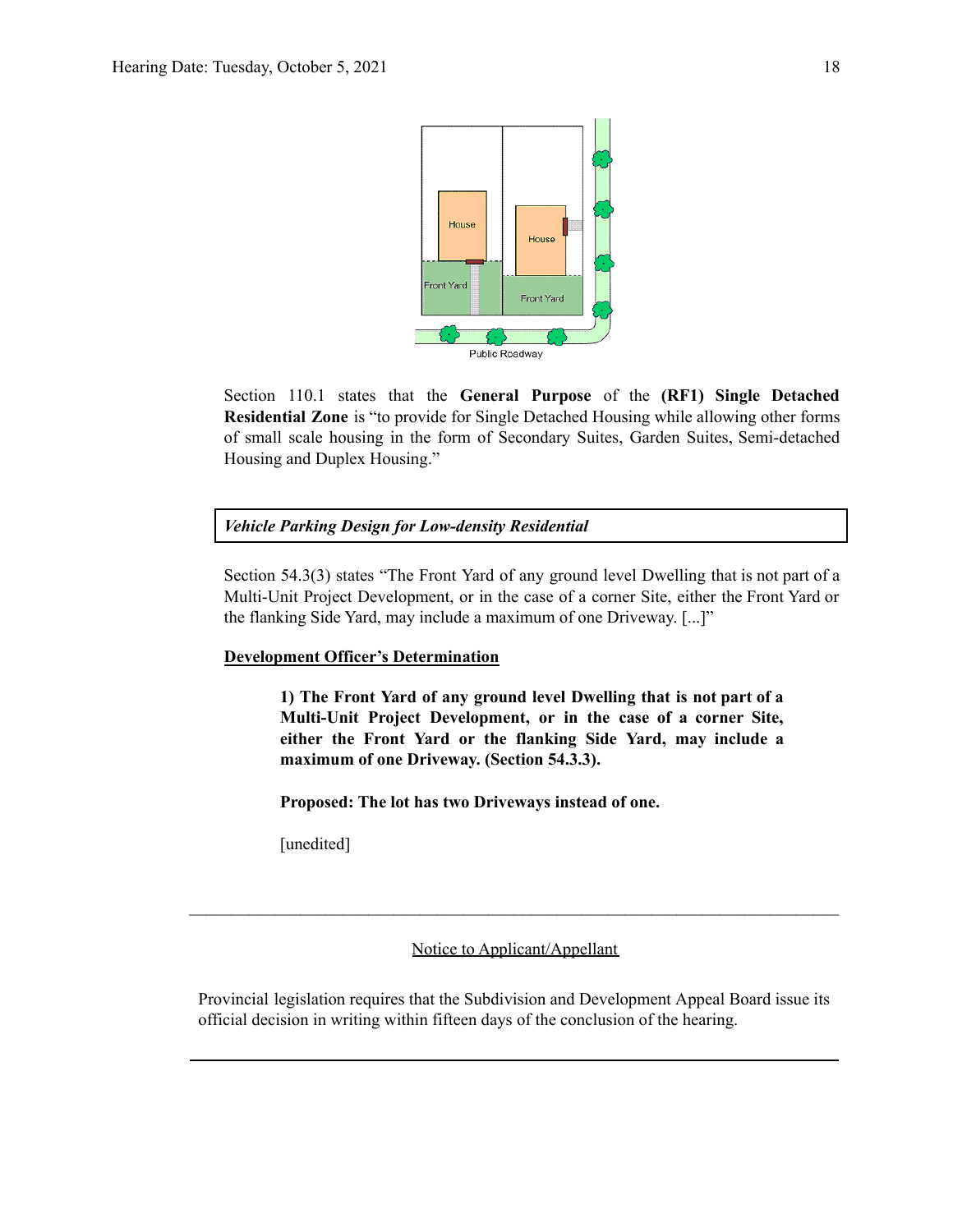| <b>Edmonton</b>                                                                                                                                                                                                                                                                                                                                                                                                                                                                                                                                                                                                                                                                                                                                                |                                                                                                 | <b>Application for</b>         |                              | <b>Application Date:</b><br>Printed:<br>Page: | Project Number: 391642887-002<br>APR 08, 2021<br>August 27, 2021 at 4:43 PM<br>$1$ of $1$ |  |  |  |
|----------------------------------------------------------------------------------------------------------------------------------------------------------------------------------------------------------------------------------------------------------------------------------------------------------------------------------------------------------------------------------------------------------------------------------------------------------------------------------------------------------------------------------------------------------------------------------------------------------------------------------------------------------------------------------------------------------------------------------------------------------------|-------------------------------------------------------------------------------------------------|--------------------------------|------------------------------|-----------------------------------------------|-------------------------------------------------------------------------------------------|--|--|--|
| <b>Alterations Permit</b>                                                                                                                                                                                                                                                                                                                                                                                                                                                                                                                                                                                                                                                                                                                                      |                                                                                                 |                                |                              |                                               |                                                                                           |  |  |  |
|                                                                                                                                                                                                                                                                                                                                                                                                                                                                                                                                                                                                                                                                                                                                                                | This document is a Development Permit Decision for the development application described below. |                                |                              |                                               |                                                                                           |  |  |  |
| <b>Applicant</b><br>Property Address(es) and Legal Description(s)<br>4137 - WHISPERING RIVER DRIVE NW                                                                                                                                                                                                                                                                                                                                                                                                                                                                                                                                                                                                                                                          |                                                                                                 |                                |                              |                                               |                                                                                           |  |  |  |
|                                                                                                                                                                                                                                                                                                                                                                                                                                                                                                                                                                                                                                                                                                                                                                |                                                                                                 |                                |                              |                                               |                                                                                           |  |  |  |
|                                                                                                                                                                                                                                                                                                                                                                                                                                                                                                                                                                                                                                                                                                                                                                |                                                                                                 |                                |                              |                                               |                                                                                           |  |  |  |
|                                                                                                                                                                                                                                                                                                                                                                                                                                                                                                                                                                                                                                                                                                                                                                |                                                                                                 |                                |                              |                                               |                                                                                           |  |  |  |
| <b>Scope of Application</b>                                                                                                                                                                                                                                                                                                                                                                                                                                                                                                                                                                                                                                                                                                                                    |                                                                                                 |                                |                              |                                               |                                                                                           |  |  |  |
| To construct exterior alterations to a Single Detached House (reduce window size (84" x 54") on main floor right elevation, add a<br>Garage door to the front attached Garage (facing the street), and construct an additional driveway access (5.6m x 3.96m)).                                                                                                                                                                                                                                                                                                                                                                                                                                                                                                |                                                                                                 |                                |                              |                                               |                                                                                           |  |  |  |
| <b>Permit Details</b>                                                                                                                                                                                                                                                                                                                                                                                                                                                                                                                                                                                                                                                                                                                                          |                                                                                                 |                                |                              |                                               |                                                                                           |  |  |  |
| <b>Class Of Permit</b>                                                                                                                                                                                                                                                                                                                                                                                                                                                                                                                                                                                                                                                                                                                                         |                                                                                                 |                                | Site Area (sq. m.): 1138.5   |                                               |                                                                                           |  |  |  |
| Stat. Plan Overlay/Annex Area: (none)                                                                                                                                                                                                                                                                                                                                                                                                                                                                                                                                                                                                                                                                                                                          |                                                                                                 |                                |                              |                                               |                                                                                           |  |  |  |
| Issue Date: Aug 27, 2021 Development Authority: WINGET, MARK<br><b>Reason for Refusal</b><br>1) The Front Yard of any ground level Dwelling that is not part of a Multi-Unit Project Development, or in the case of a corner Site,<br>either the Front Yard or the flanking Side Yard, may include a maximum of one Driveway. (Section 54.3.3).<br>Proposed: The lot has two Driveways instead of one.<br><b>Rights of Appeal</b><br>The Applicant has the right of appeal to the Subdivision and Development Appeal Board (SDAB) within 21 days after the date on<br>which the decision is made as outlined in Chapter M-26.<br>Section 683 through 689 of the Municipal Government Act.<br><b>Building Permit Decision</b><br>No decision has yet been made. |                                                                                                 |                                |                              |                                               |                                                                                           |  |  |  |
| Fees                                                                                                                                                                                                                                                                                                                                                                                                                                                                                                                                                                                                                                                                                                                                                           |                                                                                                 |                                |                              |                                               |                                                                                           |  |  |  |
| <b>Building Permit Fee (Construction</b><br>Value)                                                                                                                                                                                                                                                                                                                                                                                                                                                                                                                                                                                                                                                                                                             | <b>Fee Amount</b><br>\$112.00                                                                   | <b>Amount Paid</b><br>\$112.00 | Receipt #<br>082290266042001 | <b>Date Paid</b><br>Apr 09, 2021              |                                                                                           |  |  |  |
| Safety Codes Fee                                                                                                                                                                                                                                                                                                                                                                                                                                                                                                                                                                                                                                                                                                                                               | \$4.50                                                                                          | \$4.50                         | 082290266042001              | Apr 09, 2021                                  |                                                                                           |  |  |  |
| Development Application Fee                                                                                                                                                                                                                                                                                                                                                                                                                                                                                                                                                                                                                                                                                                                                    | \$176.00                                                                                        | \$176.00                       | 082290266042001              | Apr 09, 2021                                  |                                                                                           |  |  |  |
| <b>Total GST Amount:</b><br><b>Totals for Permit:</b>                                                                                                                                                                                                                                                                                                                                                                                                                                                                                                                                                                                                                                                                                                          | \$0.00<br>\$392.50                                                                              | \$292.50                       |                              |                                               |                                                                                           |  |  |  |
| <b>THIS IS NOT A PERMIT</b>                                                                                                                                                                                                                                                                                                                                                                                                                                                                                                                                                                                                                                                                                                                                    |                                                                                                 |                                |                              |                                               |                                                                                           |  |  |  |
|                                                                                                                                                                                                                                                                                                                                                                                                                                                                                                                                                                                                                                                                                                                                                                |                                                                                                 |                                |                              |                                               |                                                                                           |  |  |  |